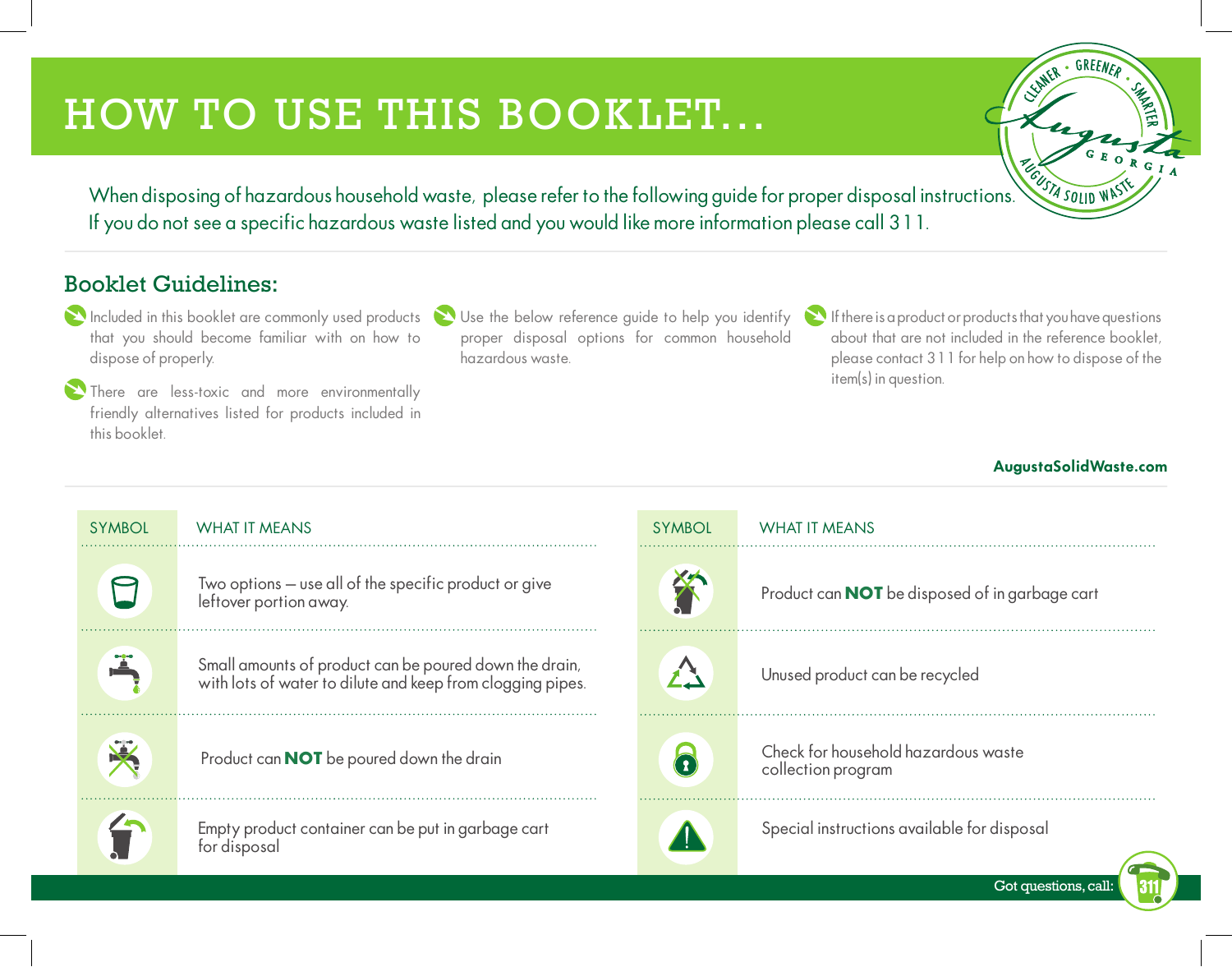# CLEANING PRODUCTS

SUNTR - GREENER

When disposing of hazardous household waste, please refer to the following guide for proper disposal instructions. Next solly what If you do not see a specific hazardous waste listed and you would like more information please call 311.

AugustaSolidWaste.com

| <b>PRODUCT</b>                                              | <b>SAFE DISPOSAL</b> | LESS-TOXIC ALTERNATIVE / PROPER USE & DISPOSAL                                                                                                                                                                                                                                                                                                                                                                                                                                        |
|-------------------------------------------------------------|----------------------|---------------------------------------------------------------------------------------------------------------------------------------------------------------------------------------------------------------------------------------------------------------------------------------------------------------------------------------------------------------------------------------------------------------------------------------------------------------------------------------|
| <b>ABRASIVE CLEANERS</b><br>& SCOURING<br><b>POWDERS</b>    |                      | Use items around your home to take the place of these cleaners, including baking soda, borax or Bon Ami <sup>™</sup><br>with a damp cleaning sponge. After cleaning, wipe surface with vinegar to remove any remaining traces<br>of soap. Vinegar can also be used to remove hard water or mineral deposits.                                                                                                                                                                          |
| <b>ALL-PURPOSE</b><br><b>CLEANERS</b>                       |                      | Listed below are options for cleaning alternatives for kitchens and bathrooms:<br>Baking soda (4 tbs.) with warm water (1 qt.)<br>Washing soda (1/8 c), liquid soap (1 tbs.), vinegar (1/4 c), hot water (2 gal.)<br>Warm water (1 qt.), liquid soap (1 tsp.), borax (1 tsp.)<br>After usage, rinse with water. Only use amount needed for cleaning purposes.                                                                                                                         |
| <b>BLEACH-BASED</b><br><b>CLEANERS</b>                      |                      | Laundry, use any of the following to whiten and sanitize: baking soda, borax, lemon juice or white vinegar (1/2c)<br>Household cleaning, use any of the following to sanitize: baking soda, borax or dry bleach                                                                                                                                                                                                                                                                       |
| <b>CARPET &amp;</b><br><b>UPHOLSTERY</b><br><b>CLEANERS</b> |                      | To deodorize: Vacuum as normal and sprinkle one of the following: baking soda or borax (1 c) and cornmeal (2 c).<br>Vacuum up after one hour minimum. To shampoo: Use club soda or soap-based rug/carpet shampoo immediately<br>after spill occurs. Mix white vinegar (1 qt.) with boiling water (3 qt.) Or mix liquid dishwashing detergent (1/2 c)<br>with boiling water (1 pt.) – let cool into jelly form and then mix until it hardens into paste. Apply to area and wipe clean. |
| <b>CARPET STAIN</b><br><b>REMOVER</b>                       |                      | After spill or accident, try to soak up as much of stain before applying cleaner/stain remover.<br>For fresh stains: use club soda or vinegar $(1/4 c)$ with water $(1/4 c)$<br>For older, set-in stains: use borax ( $1/4$ c) with cold water (2 c) apply to stain and let dry then rinse with water. Test<br>these mixtures on a small, hidden area before using because it may lighten color of carpet.                                                                            |
| <b>DRAIN CLEANERS</b><br><b>&amp; CLOG REMOVERS</b>         |                      | To open and declog drains attempt to use a plunger first, then pour the following down the drain: baking soda (1/2 c)<br>and vinegar (1/2 c), cover then pour boiling water (2 qt.) down the drain to flush. Rent or buy a plumber's snake.<br>To help prevent clogs, have a strainer on all drains and flush with boiling water weekly.                                                                                                                                              |

Got questions, call: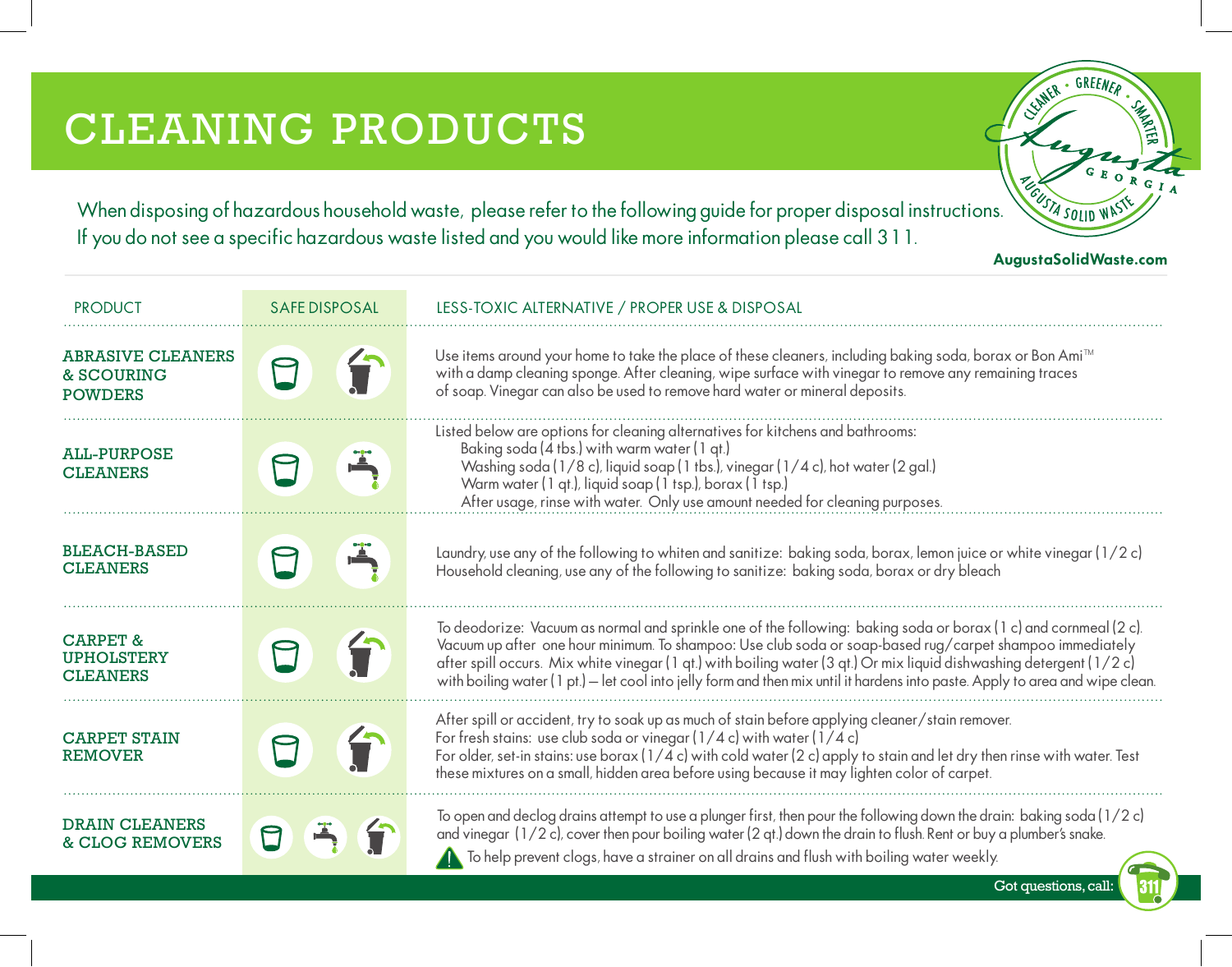## CLEANING PRODUCTS Continued



| <b>PRODUCT</b>                                | <b>SAFE DISPOSAL</b> | LESS-TOXIC ALTERNATIVE / PROPER USE & DISPOSAL                                                                                                                                                                                                                                                                                                                                                                                                                                                                                           |  |
|-----------------------------------------------|----------------------|------------------------------------------------------------------------------------------------------------------------------------------------------------------------------------------------------------------------------------------------------------------------------------------------------------------------------------------------------------------------------------------------------------------------------------------------------------------------------------------------------------------------------------------|--|
| <b>FLOOR</b><br><b>CLEANERS</b>               | $\sqrt{2}$           | Ceramic, brick, stone and linoleum: use vinegar (1 c) and hot water (1 gal.) and apply with mop.<br><b>Linoleum:</b> use liquid soap ( $1/4$ c), lemon juice ( $1/4$ c) and hot water (2 gal.) or use white vinegar ( $1/4$ c.) in<br>water ( $1/2$ gal.) Wood flooring: use vegetable oil-based liquid soap ( $1/8$ c) in water (1 gal.) and apply with mop.<br>Or mix in a spray bottle warm water with a little vinegar. Spray on floor and mop with cloth mop or towel.                                                              |  |
| <b>FURNITURE</b><br><b>&amp; FLOOR POLISH</b> |                      | For wood only: create a mixture of either olive oil or mineral oil (2 parts) with lemon juice (1 part). Rub in toothpaste<br>or walnut meat for treatment of water spots. For leather: create a mixture of olive oil (1/4 c) and lemon oil (2-3 drops)<br>For vinyl: create a mixture of vinegar $(1/4 c)$ , vegetable oil-based liquid soap $(1/4 \text{ tsp.})$ and water<br>For unfinished wood floors: use mineral or vegetable oils, or vegetable oil-based liquid soap mixed with warm water.                                      |  |
| GLASS/WINDOW<br><b>CLEANER</b>                |                      | Use vinegar (1/4 to 1/2 c) mixed in warm water (1 gt.), or lemon juice (1 tbs.) mixed in water (1 gt.), or liquid soap<br>$(1/4$ to $1/2$ tsp.), vinegar (3 tbs.), mixed in water (2 c). Dry with newspaper to prevent streaking.                                                                                                                                                                                                                                                                                                        |  |
| <b>LAUNDRY</b><br><b>PRODUCTS</b>             |                      | Phosphate-free and biodegradable detergants are a great alternative. Options such as non-chlorine dry bleach,<br>borax and baking soda can be used to whiten clothes. For blood or wine stains try using club soda or rubbing alcohol.<br>For grease stains mix a paste of cornstarch or baking soda and water. When dry brush off the mixture. For ink stains<br>soak the item in milk or apply hydrogen peroxide to the area in need of treatment.<br>Do NOT dispose of remaining laundry products on the ground or down storm drains. |  |
| <b>OVEN CLEANER</b>                           |                      | To prevent or minimize oven messes, place a lining of aluminium foil on the bottom of the oven, or place a pan<br>underneath the item(s) baking to catch any overflow. Buildups can be prevented by cleaning oven regularly with mixture<br>of baking soda and warm water. If there is a fresh mess in the oven, pour lots of salt on the area, let oven cool and then<br>clean up. Keep oven operating more effectively by keeping it clean.                                                                                            |  |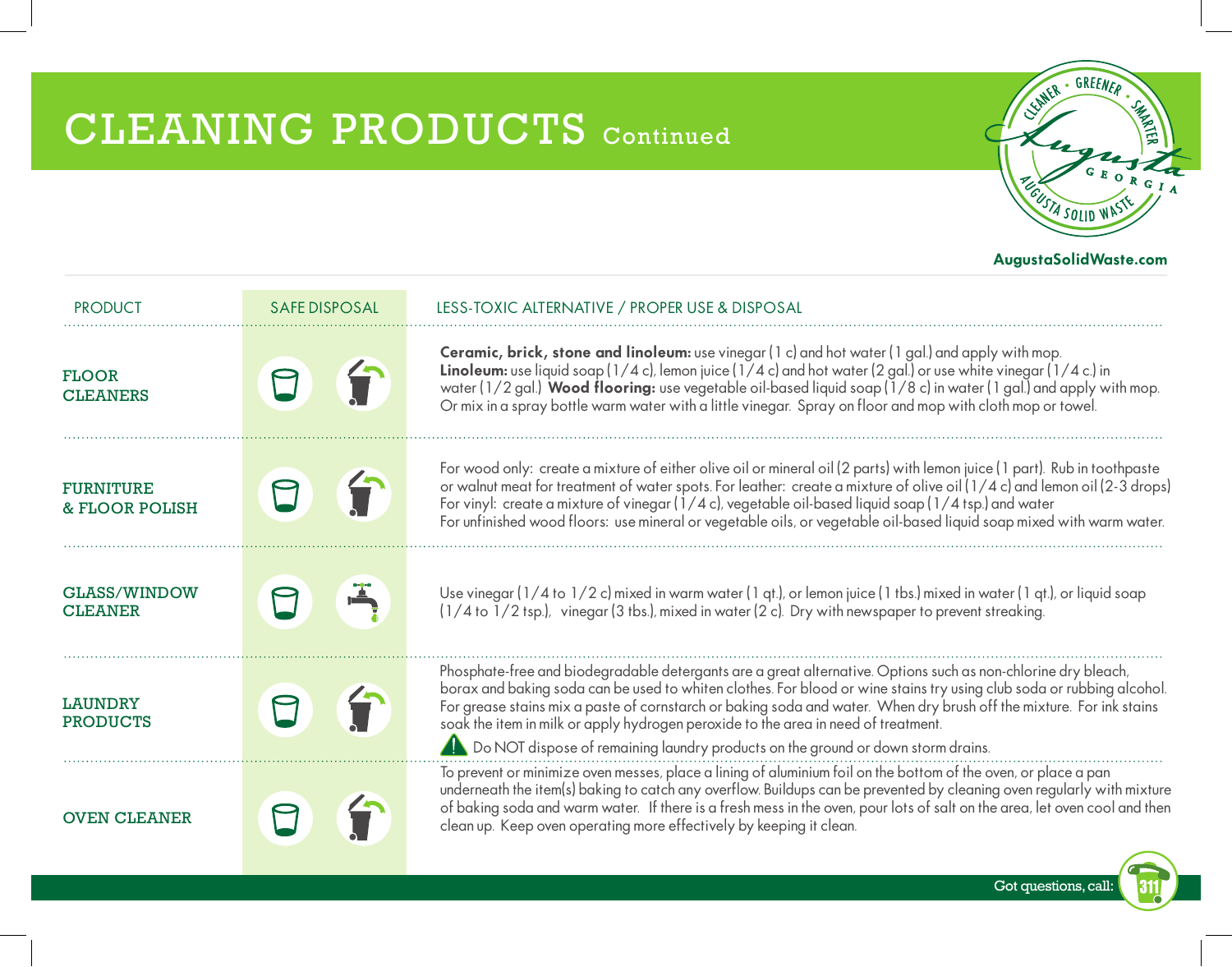### PERSONAL CARE & MISCELLANEOUS PRODUCTS

SUNER · GREENER · SEE **PECUSTA SOLID WASTE** 

Got questions, call:

 $311$ 

When disposing of hazardous household waste, please refer to the following guide for proper disposal instructions. If you do not see a specific hazardous waste listed and you would like more information please call 311.

| <b>PRODUCT</b>                                   | <b>SAFE DISPOSAL</b>   | LESS-TOXIC ALTERNATIVE / PROPER USE & DISPOSAL                                                                                                                                                                                                                                                                                                                                 |                                                                                                                                                                                                                                                                                                                                                |
|--------------------------------------------------|------------------------|--------------------------------------------------------------------------------------------------------------------------------------------------------------------------------------------------------------------------------------------------------------------------------------------------------------------------------------------------------------------------------|------------------------------------------------------------------------------------------------------------------------------------------------------------------------------------------------------------------------------------------------------------------------------------------------------------------------------------------------|
| <b>AEROSOL SPRAY</b><br><b>CANS</b>              | 宁                      | If the product is available, use products that come in pump<br>spray bottles or in solid form<br>For trash and refrigerator odors: use baking soda to keep                                                                                                                                                                                                                     | Air fresheners: burn scented candles, set out potpourri, or<br>simmer spices or herbs                                                                                                                                                                                                                                                          |
| <b>FINGERNAIL POLISH</b><br><b>&amp; REMOVER</b> | 宁                      | Use up what you buy. Use these products in well-ventilated<br>areas                                                                                                                                                                                                                                                                                                            |                                                                                                                                                                                                                                                                                                                                                |
| <b>HAIR CARE</b><br><b>PRODUCTS</b>              |                        | If the product is available, purchase sprays and gels in<br>non-aerosol forms.                                                                                                                                                                                                                                                                                                 | For permanent solutions - purchase ammonia-free products<br>For hair color/dyes - purchase plant-derived rinses                                                                                                                                                                                                                                |
| <b>HOUSEHOLD</b><br><b>BATTERIES</b>             | 宁<br>6                 | When possible, purchase items that can use solar power<br>(calculators, radios, watches, etc.) or rechargeable batteries/AC<br>adapters                                                                                                                                                                                                                                        | Make note to buy brands that contain little to no mercury                                                                                                                                                                                                                                                                                      |
| <b>LIME/HARD WATER</b><br><b>REMOVERS</b>        | f<br>$\bm{\mathsf{D}}$ | Hard water and/or mineral deposits can be removed by<br>soaking in vinegar. Let set before rinsing.<br>A Do NOT dispose of on the ground or in the storm drain.                                                                                                                                                                                                                | For faucets or shower heads: build-up can be removed by<br>soaking a paper towel with vinegar and placing on problem<br>area for a minimum of 1 hr                                                                                                                                                                                             |
| <b>METAL POLISH</b>                              |                        | For chrome: wipe with vinegar and a soft cloth to polish.<br>For brass, bronze, copper and pewter: create a paste<br>of salt (1/2 tsp.) and white vinegar (1/2 c), flour (pinch) and<br>apply to metal, let stand and then wipe clean. A mixture of<br>lemon juice and salt can also be used, rinse with water.<br><b>A</b> Dried products can be disposed of in garbage cart. | For silver: polish with toothpaste or boil silver for 3 mins<br>in water (1 qt.) with baking soda (1 tsp.), salt (1 tsp.) and a<br>piece of aluminum foil, or create a paste of baking soda and<br>water and rub silver item with paste and wipe clean.<br>For stainless steel: use white or cider vinegar and wipe<br>down with a soft cloth. |
| <b>PET PRODUCTS</b>                              | T                      | Keep pets clean and take to the veterinian when needed. Ask Apply natural flea repellents to your pet's fur or use a herbal<br>for natural treatment options.<br>Flea control: vacuum interior of home often. Keep bedding<br>and anything pet comes in contact with clean.                                                                                                    | fleg collar.<br>Flea combs can be used and any fleas removed should be<br>dropped in soapy water.                                                                                                                                                                                                                                              |
| <b>THERMOMETERS</b>                              | $\blacktriangle$       | If mercury thermometer breaks, use cardboard or hard<br>plastic to contain mercury and place in plastic bag with a<br>zipper lock. Contact 311 for disposal options available                                                                                                                                                                                                  | Use a non-mercury thermometer.                                                                                                                                                                                                                                                                                                                 |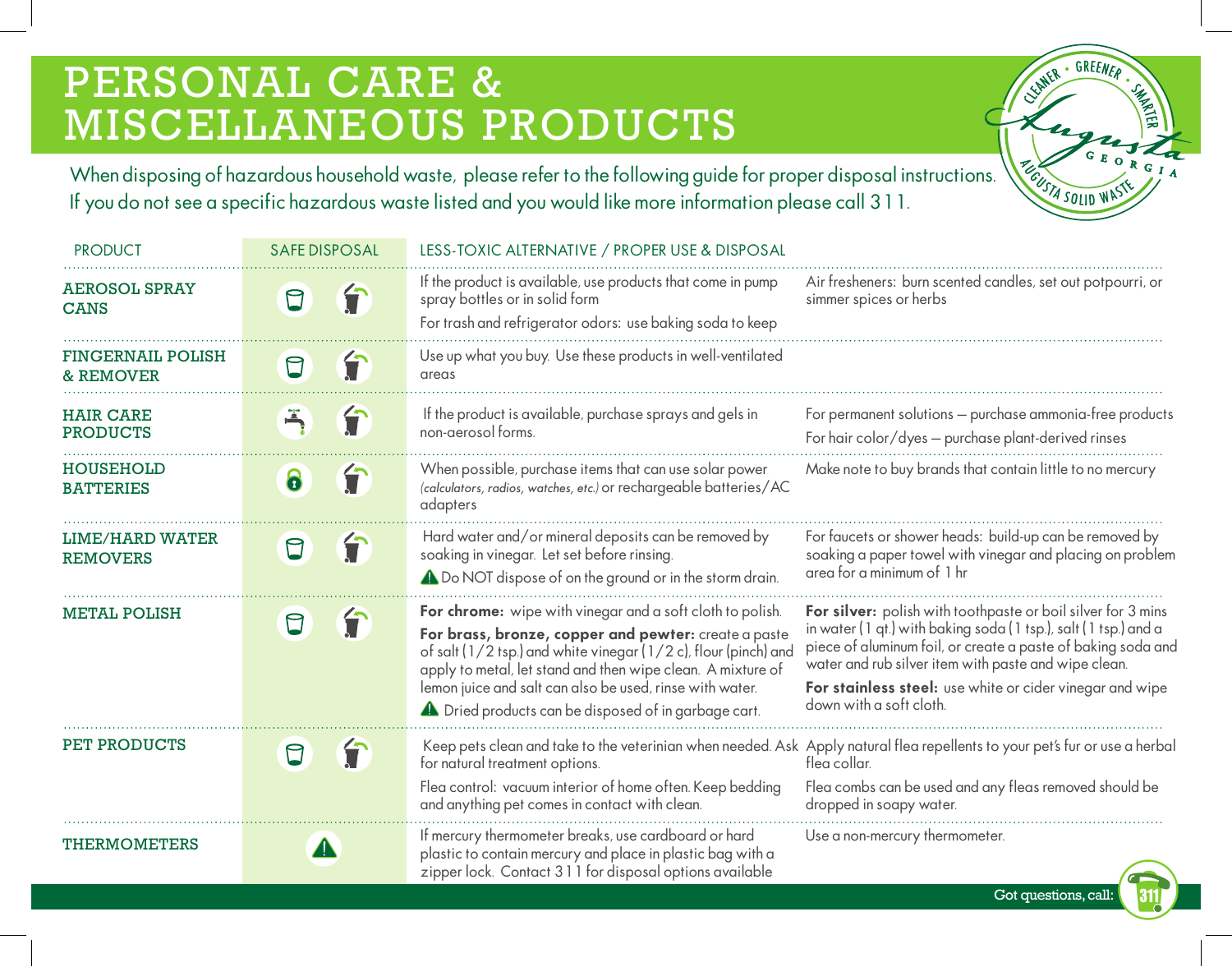CENTER - GREENER - SING When disposing of hazardous household waste, please refer to the following guide for proper disposal instructions.  $\frac{V_{\text{G}}/X_{\text{SOLID}} \leq V_{\text{SOLID}}}{V_{\text{SOLID}}}$  $G_I$ If you do not see a specific hazardous waste listed and you would like more information please call 311.

AugustaSolidWaste.com

| <b>PRODUCT</b>                                   | <b>SAFE DISPOSAL</b>        | LESS-TOXIC ALTERNATIVE / PROPER USE & DISPOSAL                                                                                                                                                                                                                                                                                  |
|--------------------------------------------------|-----------------------------|---------------------------------------------------------------------------------------------------------------------------------------------------------------------------------------------------------------------------------------------------------------------------------------------------------------------------------|
| <b>ANTIFREEZE</b>                                | 米<br>$\bm{\boxminus}$<br>Δ  | Change out antifreeze at an automotive repair shop so it will $\bigwedge$ Strain used antifreeze with something like a coffee filter<br>and reuse the antifreeze. Let the filter dry and discard in<br>be disposed of properly<br>the garbage can.<br>Use low-toxic or recycled antifreeze - it's better for the<br>environment |
| <b>AUTOMOTIVE</b><br>PAINT & PRIMERS             | $\ddot{\mathbf{o}}$         | Take vehicle to a automotive repair or auto body shop for professional painting.                                                                                                                                                                                                                                                |
| <b>AUTOMOTIVE</b><br><b>SOAP &amp; WAX</b>       | T<br>$\Box$                 | When washing vehicle use small amounts of phosphate-free soap Only purchase the amount of wax needed, and be sure to use it<br>completely<br>Wash vehicle on lawn to help filter water or go to a car wash<br>location                                                                                                          |
| <b>BRAKE &amp;</b><br><b>TRANSMISSION FLUIDS</b> | $\triangle$                 | Check for leaks regularly on your vehicle. If there is an<br>option, opt for recycled transmission fluids.<br>4 Check product labels for recycling instructions. There are<br>some brake and transmission fluids that can be recycled.                                                                                          |
| <b>CAR BATTERIES</b>                             | $\bigwedge$                 | Recycle the used battery at an automotive parts store<br>Clean battery terminals with baking soda and water to keep<br>battery working properly                                                                                                                                                                                 |
| <b>ENGINE CLEANERS/</b><br><b>DEGREASERS</b>     | 令<br>$\boxdot$              | Clean engine at a car wash location - use water or citrus-based cleaners/degreasers                                                                                                                                                                                                                                             |
| <b>FUELS</b><br>(gasoline, diesel, kerosene)     | 行<br>$\bm{\mathsf{\Omega}}$ | To "recycle" old gasoline, strain through a paint filter, and<br>mix with 1 part new gasoline for every 2 parts old<br>Only buy amount of fuel that you need and use it completely<br>Store fuels in a tightly sealed container                                                                                                 |
| <b>MOTOR OIL</b>                                 | X<br>$\triangle$            | If available, purchase recycled motor oil<br>▲ Check to see if automotive parts stores or service<br>stations will recycle your oil and fluids if you opt to<br>Take vehicle to an automotive shop for oil. Check to see if<br>change them yourself.<br>there are specific shops that recycle used oil and fluids.              |
| <b>OIL FILTERS</b>                               | 谷<br>Δ                      | A Check to see if automotive parts stores or service stations will recycle your used filters if you opt to change them                                                                                                                                                                                                          |
| WINDSHIELD<br><b>WASHER FLUID</b>                | $\mathsf E$                 | Only buy amount of fluid that you need and use it completely                                                                                                                                                                                                                                                                    |

Got questions, call: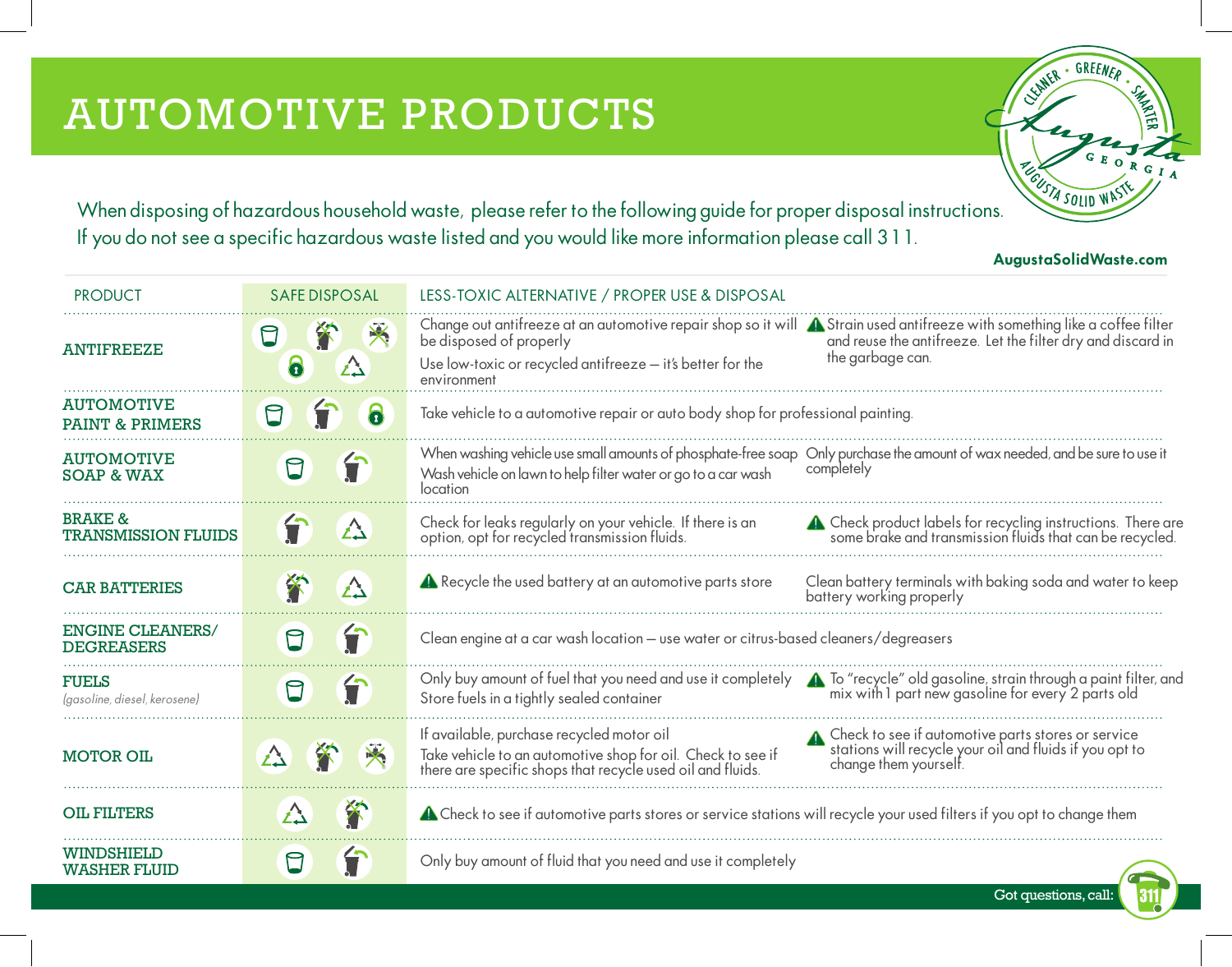# PAINT & FINISHING PRODUCTS

When disposing of hazardous household waste, please refer to the following guide for proper disposal instructions. If you do not see a specific hazardous waste listed and you would like more information please call 311.

| <b>PRODUCT</b>                                         | <b>SAFE DISPOSAL</b> |   | LESS-TOXIC ALTERNATIVE / PROPER USE & DISPOSAL                                                                                                                                                                                                                |                                                                                                                                                                                                                                                                        |
|--------------------------------------------------------|----------------------|---|---------------------------------------------------------------------------------------------------------------------------------------------------------------------------------------------------------------------------------------------------------------|------------------------------------------------------------------------------------------------------------------------------------------------------------------------------------------------------------------------------------------------------------------------|
| <b>ADHESIVE</b>                                        | ⊟                    | 宁 | <b>A</b> Dried adhesives can be placed in the garbage cart<br>If possible, use white or yellow glues                                                                                                                                                          | Choose adhesives that are solvent-free or low-VOC                                                                                                                                                                                                                      |
| <b>BRUSH CLEANERS</b>                                  | ⊟                    | f | Brushes should be cleaned immediately after usage                                                                                                                                                                                                             | For brushes that have hardened due to oil-based paint, soak<br>in hot vinegar to clean                                                                                                                                                                                 |
| <b>CHEMICAL PAINT &amp;</b><br><b>VARNISH STRIPPER</b> | $\bm{\mathsf{D}}$    | 6 | A Save solvent-based products and check with 311 to see<br>if there is a collection program<br>Consider the surface that needs stripping and use alternative<br>products (sandpaper, power sander, steel wool, scraper, heat gun or<br>citrus-based stripper) | <b>A</b> ONLY water-based stripper products can be poured down<br>the drain, in small amounts, with lots of water to flush out.<br>DO NOT use products methylene chloride, trichloroethylene<br>(TCE), benzene, xylene, I, I, I, trichloroethane (TCA), or<br>toluene. |
| <b>ENAMEL &amp;</b><br><b>OIL-BASED PAINT</b>          | A                    | 6 | Choose safe and environmentally friendly products, like<br>latex and water-based paints, which are easier to recycle                                                                                                                                          | If you are working with wood products, choose natural<br>earth pigment finishes which are less-toxic options                                                                                                                                                           |
| <b>LATEX &amp; WATER-</b><br><b>BASED PAINT</b>        | $\Box$               | 台 | Buy paints in smallest amount needed to prevent excessive<br>amounts of leftovers.<br>Use products that have low-VOC content                                                                                                                                  | Dried paint products can be disposed of in garbage cart                                                                                                                                                                                                                |
| <b>SPRAY PAINT</b>                                     | A                    | 6 | Do not use spray paints (aerosol) because it contributes to air pollution and are harmful if inhaled.                                                                                                                                                         |                                                                                                                                                                                                                                                                        |
| <b>STAIN, VARNISH</b><br><b>&amp; LACQUER</b>          | $\Box$               | 6 | It is best, if possible, to use latex paint, water-based stains<br>or natural pigment finishes.                                                                                                                                                               | Read product labels before using and for proper disposal<br>guidelines.                                                                                                                                                                                                |
| THINNER, SOLVENT<br><b>&amp; TURPENTINE</b>            | $\bm{\mathsf{D}}$    | 6 | Filter used thinner and store clear for reuse. For particles<br>removed during filter process, wrap in newspaper and<br>disposed of in the garbage cart.                                                                                                      | Do not use products that require solvent or thinner for<br>cleanup.<br>Store products in a properly sealed container.                                                                                                                                                  |
| <b>WOOD PRESERVATIVE</b><br>& SEALER                   | $\Box$               | 6 | 4 Unused products can be taken to wood treatment<br>companies, farmers, sign installation companies, fence<br>installation companies, recreation departments or schools<br>that offer woodshop classes for usage. Contact before<br>dropping off.             | Check out alternatives that do not require preservatives or<br>sealers, including pressure treated lumber or plastic lumber.<br>Do not use products that contain: creosote,<br>pentachlorophene or arsenic                                                             |

Got questions, call:

1311

SUNER - GREENER -

**PECUSTA SOLID WASTE**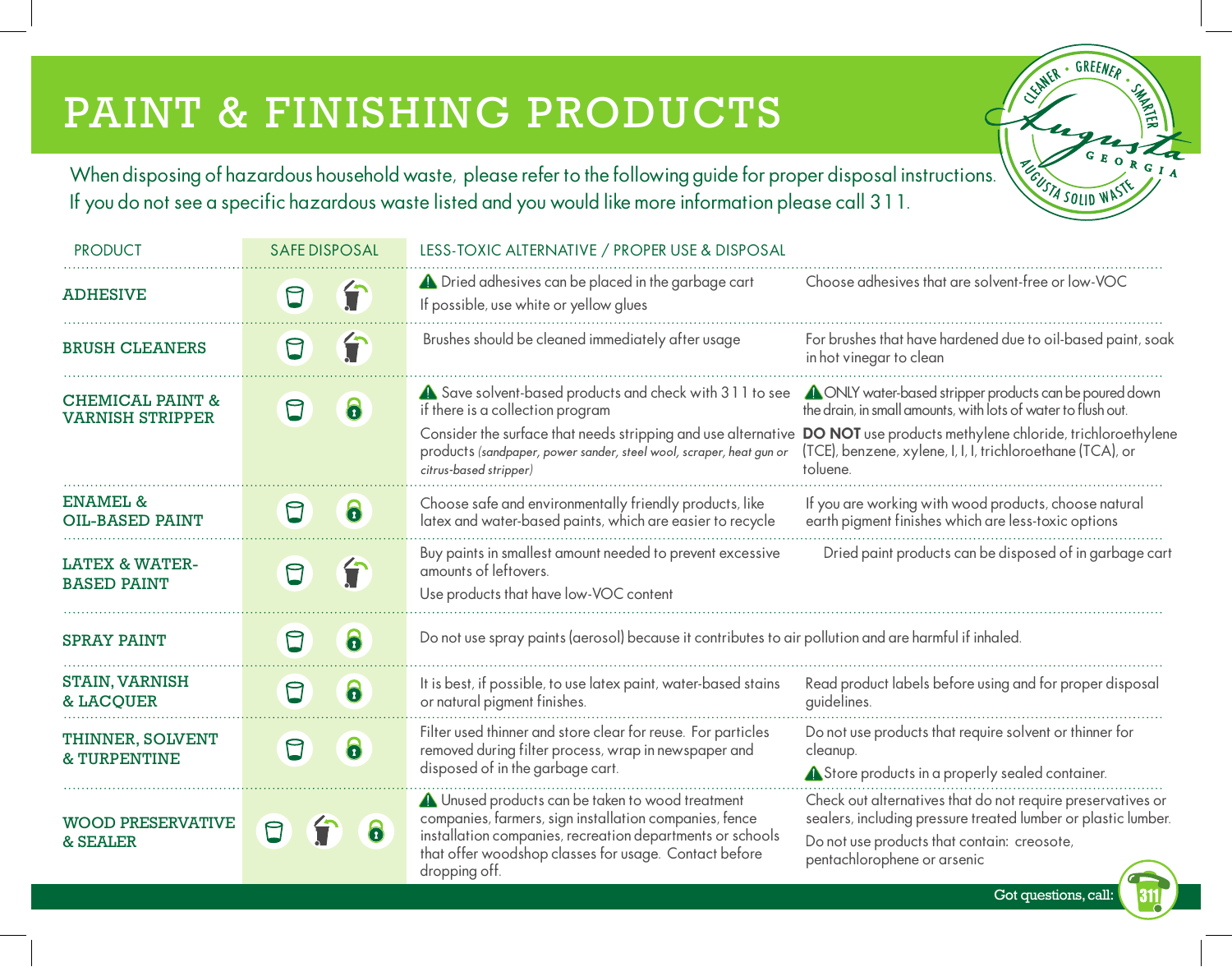# GARDEN PESTS & PRODUCTS

If you do not see a specific hazardous waste listed and you would like more information please call 311.

CENTER - GREENER - SING When disposing of hazardous household waste, please refer to the following guide for proper disposal instructions.

AugustaSolidWaste.com

| <b>PRODUCT</b>                                  | <b>SAFE DISPOSAL</b>                                 | LESS-TOXIC ALTERNATIVE / PROPER USE & DISPOSAL                                                                                                                                                    |                                                                                                                                                                                                                                                                             |
|-------------------------------------------------|------------------------------------------------------|---------------------------------------------------------------------------------------------------------------------------------------------------------------------------------------------------|-----------------------------------------------------------------------------------------------------------------------------------------------------------------------------------------------------------------------------------------------------------------------------|
| <b>ANT KILLER</b>                               |                                                      | For interior: Ants only come inside in search of food.<br>Remove food crumbs and trash, which tends to attract ants                                                                               | For ant trails: Clean trails with soap and water, and then<br>apply one of the following: cayenne pepper, damp coffee<br>grounds, lemon juice or salt                                                                                                                       |
|                                                 |                                                      | Keep bins for storage and recycling clean and free of food<br>debris                                                                                                                              | For exterior: No control measures are necessary unless ant<br>hills (nests) are interfering with portions of yard space                                                                                                                                                     |
| <b>FERTILIZERS</b><br>with chemicals            | ⊟                                                    | Composting is an environmentally alternative for fertilizing,<br>which also reduces yard and kitchen waste.<br>For more information on composting please call 311.                                | $\triangle$ Read product labels $-$ if fertilizer does not contain<br>pesticides or weed killers, can be thrown away in<br>garbage cart                                                                                                                                     |
| <b>CLOTHES</b><br><b>MOTHS &amp; SILVERFISH</b> |                                                      | Use cedar chips or mothballs while storing out-of-season<br>clothing                                                                                                                              | If moth or silverfish invade home, mix 1 part molasses and 2<br>parts vinegar and place in area of concern                                                                                                                                                                  |
| <b>HERBICIDES</b>                               | $\Box$<br>6                                          | Keep yard free from weeds. Removing weeds before they<br>flower prevents seed production and helps eliminate future weeds                                                                         | Grasscycle - a natural way to promote healthy, dense grass<br>growth and fewer weeds. Also reduces amount of watering and<br>acts as a natural fertilizer.                                                                                                                  |
| <b>INSECT REPELLENT</b>                         | $\Box$                                               | Remove potential breeding areas<br>(standing water, scrap tires, trash, etc.)                                                                                                                     | Use less-toxic products, such as citronella candles or oil                                                                                                                                                                                                                  |
| <b>INSECTICIDES</b><br>for inside plants        | T<br>$\Box$<br>$\blacktriangleright$                 | Spray plants with insecticidal soap or spray, do this outside<br>and bring indoors                                                                                                                | Mix 1 tsp. dish washing liquid soap to 1 gal. water and apply<br>to plants with a spray bottle                                                                                                                                                                              |
| <b>PESTICIDES</b>                               | 6<br>★<br>                                           | Remove weeds by hand picking to reduce the need for Pesticides.<br>Remove plant debris and wood to help prevent infestations. If                                                                  | Use least toxic pesticide available. Contact nursery or home<br>improvement store for options                                                                                                                                                                               |
|                                                 | <b>A</b> Banned products listed<br>on following page | infestation occurs, hand pick or use forceful spray of water. If<br>there is no other option, use least toxic pesticide available.                                                                | <b>A</b> Banned products listed on following page                                                                                                                                                                                                                           |
| RODENT POISON<br>rat or mouse                   | $\frac{1}{\sqrt{2}}$                                 | Keep interior and exterior free of debris, including food and trash<br>Keep yard maintained                                                                                                       | Seal any openings on the home to keep rodents from entering<br>Set out baited traps, or contact a local pest control company                                                                                                                                                |
| <b>SLUGS</b>                                    | Banned products listed<br>on following page          | Remove individual slugs by hand if it is a small problem<br>When watering plants, water the roots instead of leaves and<br>do not over water.<br>Slugs are attracted to moist areas for breeding. | Slugs can be trapped by placing a shallow pan in soil filled<br>with stale beer (slugs are attracted to the yeast) or to<br>prevent slugs from entering a flower bed or garden, line with<br>minimum of 2" copper stripping because they will<br>not cross over the copper. |

Got questions, call: